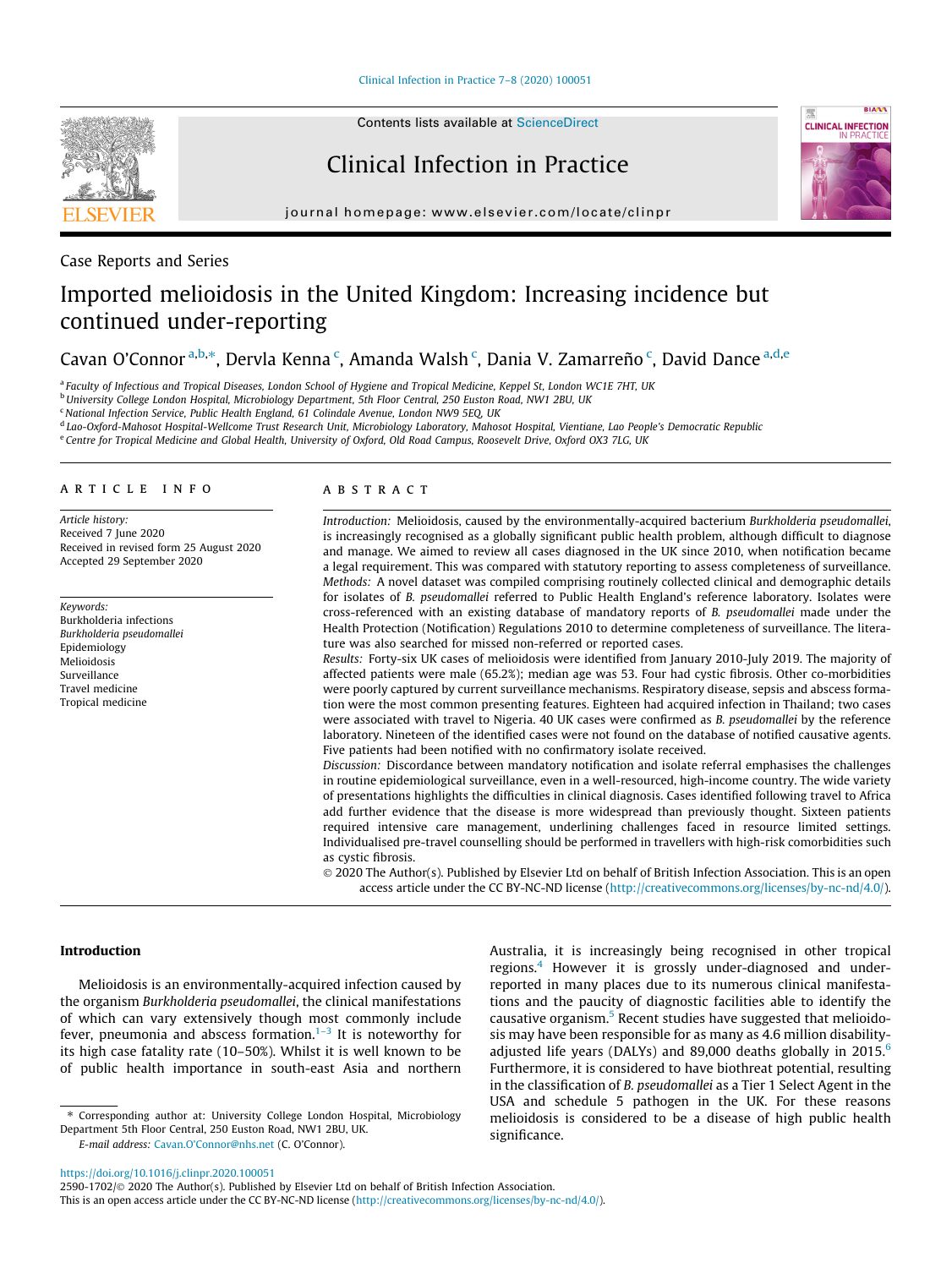In addition to being endemic in tropical regions, melioidosis may also be imported into temperate countries, with fifteen cases known to have been confirmed in the UK between 1988–1998 and twenty-three between 1997 and 2007.<sup>[7,8](#page-3-0)</sup> Many of these were not formally reported through the (then voluntary) laboratory-based surveillance system. The introduction of the Health Protection (Notification) Regulations 2010 represented the first time that laboratories were legally required to report the identification of certain agents, including B. pseudomallei, to Public Health England (PHE). $9$  We undertook this review primarily in order to determine the completeness and accuracy of routine UK surveillance systems for melioidosis since notification by laboratories became a statutory requirement on 1st October 2010.

# Methods

Three sources of data were used to identify cases of melioidosis in the UK occurring between 1st January 1010 and 31st July 2019 to undertake this review:

- 1. Notifications of B. pseudomallei made by laboratories under the Health Protection (Notification) Regulations 2010 extracted from the Notifications of Infectious Diseases (NOIDs) database.
- 2. Isolates referred to PHE's Antimicrobial Resistance and Healthcare Associated Infections (AMRHAI) Reference Unit for confirmation of B. pseudomallei identity were extracted from the 'MOLIS' laboratory information system (CompuGroup Medical, Wetteren, Belgium). Only those confirmed as B. pseudomallei were included in comparison with the NOIDs dataset. Referral of isolates is voluntary but, whilst a variety of techniques can be used to identify B. pseudomallei in diagnostic laboratories, species-specific  $PCR^{10}$  $PCR^{10}$  $PCR^{10}$  confirmation for suspected B. pseudomallei isolates is only available in the UK at this reference laboratory.
- 3. A literature search was performed with a year restriction of 2010, finding 399 papers that were screened by title and, where relevant, abstract. Search terms of the Ovid database included Melioid\* or Burkholderia pseudomallei or Pseudomonas pseudomallei or Whitmore\* AND United Kingdom or UK or England or Wales or Scotland or Northern Ireland or Ireland or British or English or Welsh or Scottish or Irish or travel\* or return\* or import\* or touris\* or visit\*.

Records were de-duplicated and manually reviewed including request forms and accompanying letters. Datasets were compared to identify patients who had isolates received at AMRHAI for confirmation that were not notified to NOIDs by the referring laboratory, as well as notifications to NOIDs for which isolates were not sent for confirmation.

We excluded cases of melioidosis diagnosed on the basis of serological tests for a variety of reasons, including interpretation of equivocal ELISA results and problems with the sensitivity and specificity of melioidosis serodiagnosis more generally.<sup>11</sup> Its use by PHE was discontinued in 2014.

## Results

#### Completeness of notification

Initial searching of the MOLIS system yielded 97 samples tested by B. pseudomallei PCR. Of these, 10 were excluded as B. pseudomallei PCR was negative. A further six were excluded as they represented internal audit and quality control samples. This led to a final dataset of 81 isolates confirmed as B. pseudomallei over the

period of this review. These isolates were received from a total of 46 individual patients.

Six patients were managed outside the UK, but with samples sent to AMRHAI for confirmatory testing – two from The Netherlands, two from the Republic of Ireland, one from Italy and one from Seychelles. Thus, confirmed B. pseudomallei isolates were received from 40 UK cases during the study period.

The literature search identified one additional published case of melioidosis imported into the UK for which an isolate had not been received at PHE and there was no NOIDs database notification. We thus initially identified 41 cases of imported melioidosis into the UK from these sources during the study period.

The NOIDs database yielded 132 distinct melioidosis notification events from local laboratories. These notifications related to 27 patients.

Twenty-two of these were included in both the NOIDs and MOLIS datasets, whilst five were not on the MOLIS system as no isolates had been received at AMRHAI for confirmation. Microbiological confirmation of the diagnosis in these patients was based on serology in one, culture from a corneal specimen in one, and culture from blood or sputum in three; methods used to confirm the identity of the organism in the reporting laboratories were not available.

Overall, 19 of the 46 patients (41.3%) with imported melioidosis were not notified to NOIDs despite this being mandated by the Health Protection (Notification) Regulations 2010. [Fig. 1](#page-2-0) summarises case identification from each dataset.

#### Clinical and epidemiological features

Of the 46 patients, 30 were male (65.2%). The median age was 53 years with a range of 17–71 years. Three patients were visiting the UK when they became unwell, one each from Borneo (country unspecified), India and Nigeria. As only basic demographic details were available for the five cases that were reported through NOIDs alone, these were excluded from subsequent analyses (clinical features, risk factors etc.), meaning that the data below are based on 41 patients (see [Table 1\)](#page-3-0).

Based on reported clinical details accompanying isolate referral requests, the most common presenting symptom was of fever, recorded in 34 patients (82.9%). Twenty-two patients were bacteraemic at presentation (53.7%). Other common findings were respiratory disease, skin and soft tissue abscess, and genito-urinary infection including prostatic abscess, which were seen in 36.6%, 31.7% and 14.6% of patients respectively.

Thirty-nine percent of patients were managed at some point on an intensive care or high dependency unit. Twelve percent of patients were managed as outpatients, either representing those with cystic fibrosis or bronchiectasis with chronic infection/colonisation, or uncomplicated skin and soft tissue infections.

Although treatment and outcome data are not recorded as part of routine surveillance, information available at PHE showed at least three of the patients for whom isolates were received had died.

Thailand was the most common country of acquisition of disease (43.9% of cases), followed by India and Nigeria, implicated in three and two cases respectively. Six patients had visited multiple countries, making it difficult to identify a single source of exposure. Countries visited by these six included Cambodia, China, India, Nepal, Sri Lanka, Thailand and Vietnam, all of which are known to be melioidosis-endemic apart from Nepal, where melioi-dosis is believed to exist but is as yet unconfirmed.<sup>[4](#page-3-0)</sup> Travel history was unspecified for 17.1% of patients.

Of the 46 identified cases of melioidosis, nine of these had been published in the literature (19.6%) including one of the two cases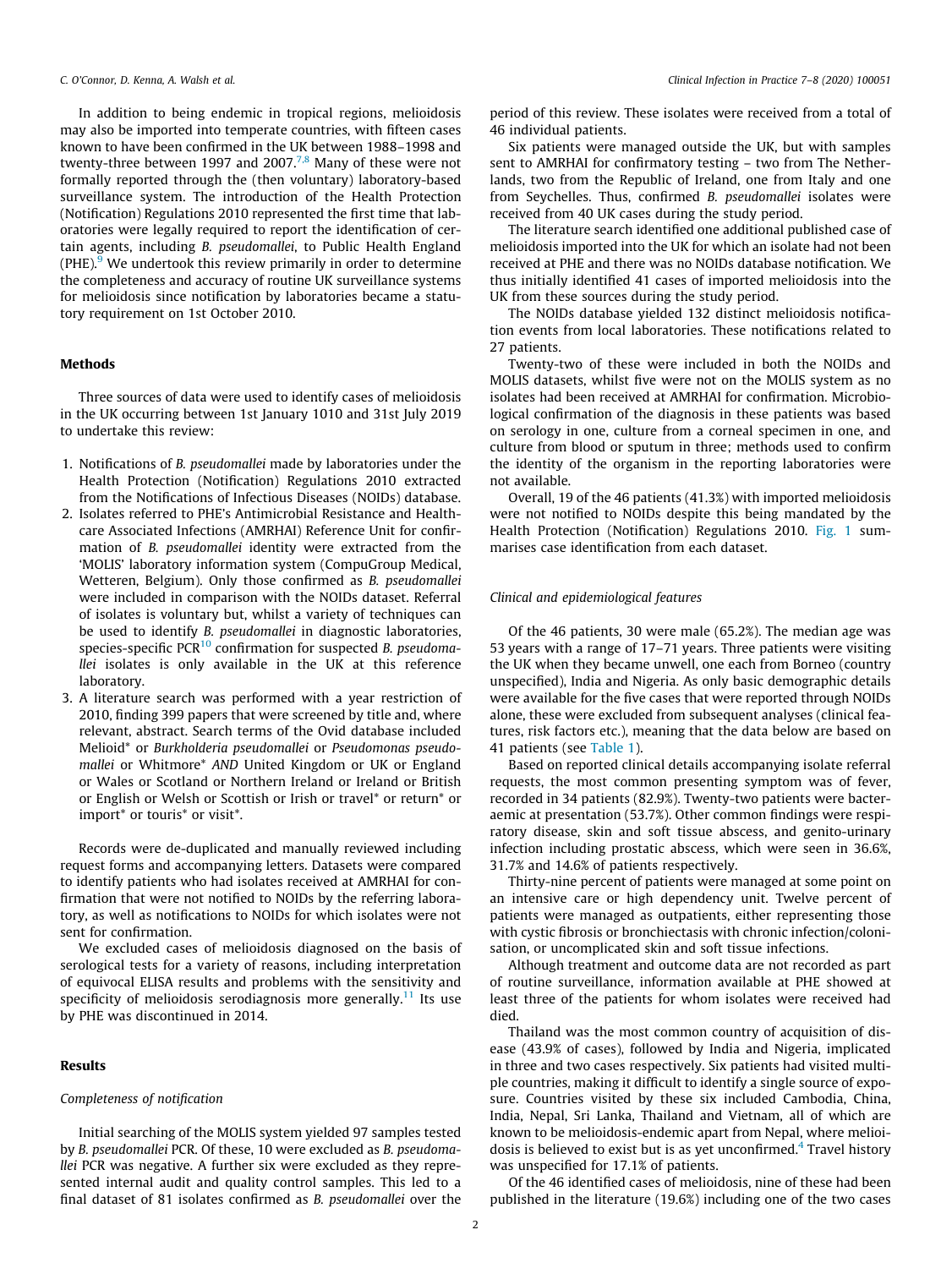<span id="page-2-0"></span>

# Flow diagram outlining patient inclusion and exclusion

Fig. 1. Flow diagram of cases from each of the datasets contributing to the final total of 46 UK cases of melioidosis between 2010 and 2019.

associated with Nigeria. These can be found in supplementary material.

# Discussion

Melioidosis was first described in July 1912 by Alfred Whitmore and CS Krishnaswami amongst morphine injectors, prisoners and the malnourished, presenting with disseminated abscesses and sepsis in Rangoon.<sup>12</sup> Over the past 30 years it has become apparent that the disease is significantly under-diagnosed and is probably a more important cause of deaths worldwide than many tropical diseases which, unlike melioidosis, are officially regarded as 'neglected'. $6$  With the rising prevalence of conditions that increase the risk of melioidosis, climate change and popularity of travel to melioidosis-endemic areas, it is likely that global melioidosis incidence will also increase.<sup>13,14</sup> In theory, surveillance should be close to complete in countries like the UK, where the disease is not endemic, diagnostic laboratories are widespread and well-equipped, and reporting of melioidosis by laboratories is now mandatory. This study confirmed a rising incidence of melioidosis imported into the UK in comparison with previous series<sup>7,8</sup> but has shown many cases are still not being formally notified and acts as a reminder that routinely collected 'official' data, even for rare diseases of public health concern such as melioidosis, may be unreliable.

The NOIDs database represents the official record of UK melioidosis cases since B. pseudomallei became a statutorily notifiable pathogen. This study found 41.3% of patients with melioidosis were not notified by diagnostic laboratories. The fact that a case was reported in the literature without either an isolate or a notification being sent to PHE suggests there may have been additional cases not captured in our three datasets. This represents a deficiency in routine reporting in the UK and suggests there is room for improvement in these systems. Possible mechanisms to improve this situation might rely on additional prompts, such as the inclusion of a reminder to the referring laboratory to notify causative agents on reference laboratory reports, or penalties for those which fail to report. Although there are potential financial penalties for laboratories that fail to notify pathogens, as far as we are aware these have never been imposed since the Health Protection (Notification) Regulations 2010 came into effect.

The degree of under-reporting seen in a well-resourced, highincome country with statutory notification legislation adds weight to the suggestion that under-reporting of melioidosis is a significant problem globally. Since allocation of resources and policies in lower- and middle-income settings are often driven by national surveillance data, underreporting of cases and fatalities may lead to a vicious cycle of inadequate surveillance, under-recognition and failure to develop and implement appropriate disease control programmes. Recent work in Thailand suggests completeness of national surveillance data for melioidosis could be successfully enhanced simply by integrating data from readily available datasets.[15](#page-4-0)

Not all notifying laboratories sent an isolate to PHE for confirmation. Whilst not mandatory, the potential for misidentification by local MALDI-TOF or other identification methods must be remembered. $16,17$  There is also potential risk to laboratory staff working with *B. pseudomallei.*<sup>[18](#page-4-0)</sup> From a public health perspective, if more isolates are received at the reference laboratory there can be more accurate epidemiological monitoring of imported melioi-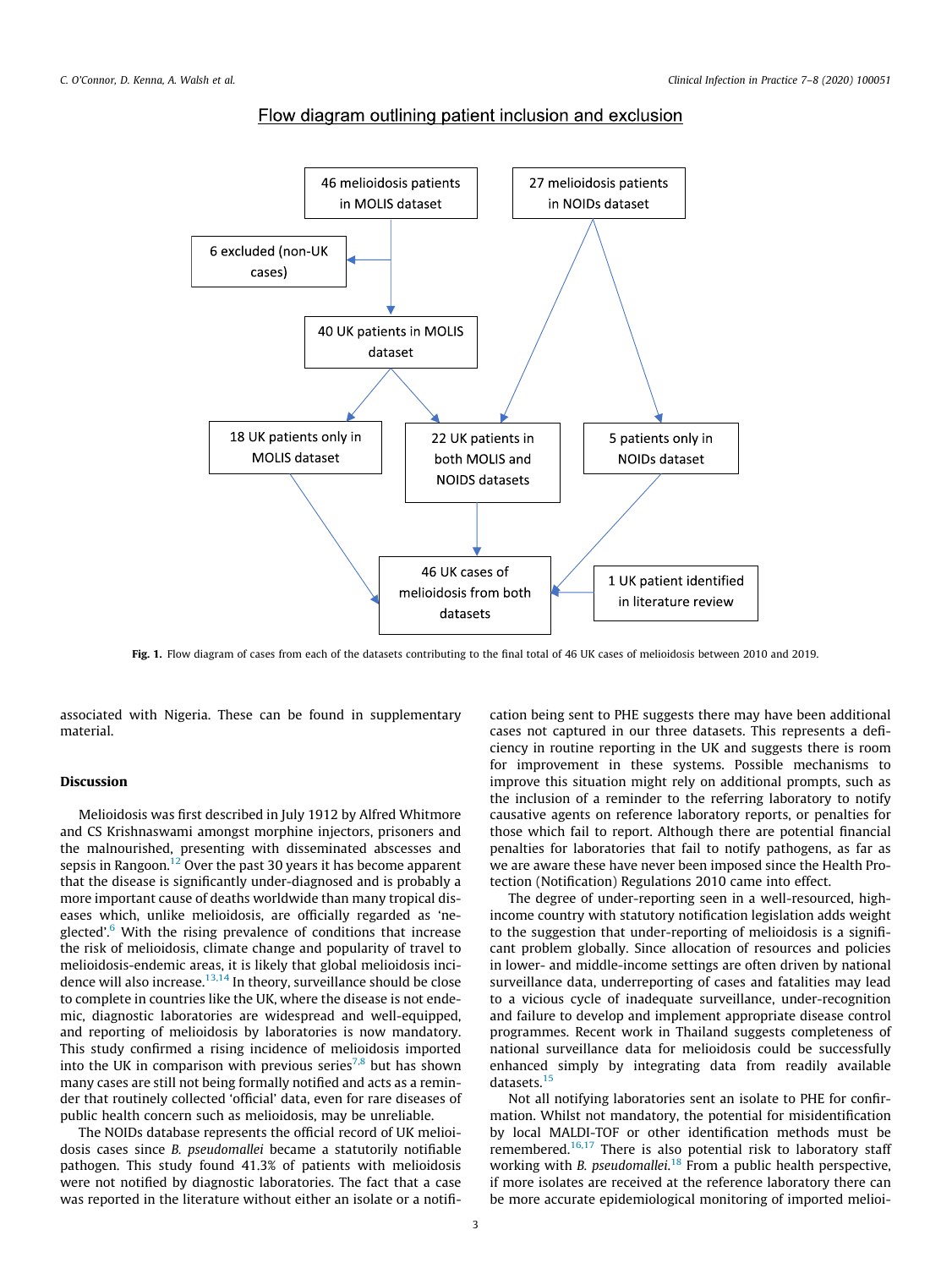#### <span id="page-3-0"></span>Table 1

Patient demographics and clinical details.

|                                   | Variable                   | Number of<br>patients (%) |
|-----------------------------------|----------------------------|---------------------------|
| Demographics                      | Male sex                   | 30(65.2)                  |
|                                   | Median age [range]         | 53 [17-71]                |
|                                   | Age $< 25$                 | 6(13.0)                   |
|                                   | Age 25-40                  | 10(21.7)                  |
|                                   | Age 41-55                  | 14 (30.4)                 |
|                                   | Age > 55                   | 16 (34.7)                 |
| Co-morbidities                    | Cystic fibrosis            | 4(9.8)                    |
|                                   | End-stage renal failure    | 2(4.9)                    |
|                                   | Type 2 diabetes            | 2(4.9)                    |
|                                   | <b>Bronchiectasis</b>      | 1(2.4)                    |
| Clinical features                 | Fever                      | 34 (82.9)                 |
|                                   | Bacteraemia                | 22 (53.7)                 |
|                                   | Respiratory disease        | 15(36.6)                  |
|                                   | Sepsis                     | 13(31.7)                  |
|                                   | Abscess                    | 13 (31.7)                 |
|                                   | Genito-urinary             | 6(14.6)                   |
|                                   | Gastrointestinal           | 4(9.8)                    |
|                                   | Osteomyelitis & septic     | 4(9.8)                    |
|                                   | arthritis                  |                           |
|                                   | Cardiovascular             | 3(7.3)                    |
|                                   | Skin lesion or ulcer       | 2(4.9)                    |
|                                   | Neurological               | 2(4.9)                    |
| Care setting                      | Intensive care/high        | 16 (39.0)                 |
|                                   | dependency<br>General ward |                           |
|                                   |                            | 15 (36.6)                 |
|                                   | Outpatient<br>Unspecified  | 5(12.2)<br>10(24.4)       |
| Country implicated in acquisition | Thailand                   | 18 (43.9)                 |
|                                   | India                      | 3(7.3)                    |
|                                   | Nigeria                    | 2(4.9)                    |
|                                   | Bangladesh                 | 1(2.4)                    |
|                                   | Borneo (country            | 1(2.4)                    |
|                                   | unspecified)               |                           |
|                                   | Cambodia                   | 1(2.4)                    |
|                                   | Singapore                  | 1(2.4)                    |
|                                   | Vietnam                    | 1(2.4)                    |
|                                   | Multiple countries visited | 6(14.6)                   |
|                                   | Not specified              | 7(17.1)                   |

Baseline demographic characteristics, documented co-morbidities, clinical presentation and travel history of 46 patients. Note for clinical features patients may have contributed to more than one category depending on their presentation. Respiratory disease includes pneumonia, cough, breathlessness and cystic fibrosis. Five cases solely reported to NOIDs only contributed to demographics.

dosis, detection of potential clusters through Multilocus Sequence Typing (MLST) / Variable Number Tandem Repeat (VNTR) analysis, and confirmation of antimicrobial susceptibility. Furthermore, the true number of cases in the UK may well be higher if some patients are presumptively treated in the absence of culture confirmation, especially given the limitations of sensitivity of culture particularly where selective media are not used, though the need for long periods of treatment to avoid relapses means that standard antibiotic regimes may well not eradicate the infection.<sup>[19,20](#page-4-0)</sup>

Although we have attempted to summarise the clinical and epidemiological features of the patients in this study, the data highlight the shortcomings of using routinely collected surveillance data for this purpose. For example only 4.9% of the cases in this series were known to be diabetic, whereas in other series this is the commonest predisposing risk factor for melioidosis, present in more than 50% of patients.<sup>[21,22](#page-4-0)</sup> Conversely, the proportion of patients with cystic fibrosis and bronchiectasis in this series (12.1%) is higher than that from melioidosis-endemic areas. The Cystic Fibrosis Trust in the UK has produced specific guidance about melioidosis for patients with the condition planning to travel to melioidosis-endemic areas. $23$  Thailand was the most common country implicated in acquisition, reflecting both high endemicity and frequency of travel. $4,13$  The occurrence of two cases associated with Nigeria is worthy of note.

# Conclusion

The under-recognition and under-reporting of melioidosis globally remains a challenge. As both non-communicable diseases and international travel become more prevalent, clinicians everywhere need to be mindful of the potential for imported infections such as melioidosis and the provision of individualised pre-travel counselling for high risk patients such as those with cystic fibrosis. The extent of under-reporting of melioidosis in a well-resourced setting such as the UK not only highlights the difficulties faced by developing endemic countries in assessing their own disease burden and allocating appropriate priority to melioidosis, but also acts as a warning to treat all surveillance data with a degree of caution. In high-income settings these challenges should be amenable to an IT solution, but in many melioidosis-endemic areas, better and locally appropriate diagnostic techniques are an even more urgent priority.

#### Funding

This research did not receive any specific grant from funding agencies in the public, commercial, or not-for-profit sectors.

## Ethics statement

Ethical approval was received from the London School for Hygiene and Tropical Medicine MSc Research Ethics Committee.

# CRediT authorship contribution statement

Cavan O'Connor: Conceptualization, Methodology, Data curation, Visualization, Writing - original draft. Dervla Kenna: Data curation, Resources. Amanda Walsh: Data curation, Resources. Dania V. Zamarreño: Resources. David Dance: Conceptualization, Methodology, Writing - review & editing, Supervision.

#### Declaration of Competing Interest

The authors declare that they have no known competing financial interests or personal relationships that could have appeared to influence the work reported in this paper.

### References

- 1 Wiersinga WJ, Virk HS, Torres AG, Currie BJ, Peacock SJ, Dance DAB, et al. Melioidosis. Nat Rev Dis Prim; 2018. Available from: [https://www.ncbi.nlm.](https://www.ncbi.nlm.nih.gov/pmc/articles/PMC6456913/pdf/nihms-1021577.pdf) [nih.gov/pmc/articles/PMC6456913/pdf/nihms-1021577.pdf.](https://www.ncbi.nlm.nih.gov/pmc/articles/PMC6456913/pdf/nihms-1021577.pdf)
- 2 [Wiersinga JW, Currie JB, Peacock JS. Melioidosis. N Engl J Med 2012;367](http://refhub.elsevier.com/S2590-1702(20)30038-8/h0010) [\(11\):1035–44](http://refhub.elsevier.com/S2590-1702(20)30038-8/h0010).
- 3 [Currie BJ. Melioidosis: evolving concepts in epidemiology, pathogenesis, and](http://refhub.elsevier.com/S2590-1702(20)30038-8/h0015) [treatment. Semin Respir Crit Care Med 2015;36\(01\):111–25.](http://refhub.elsevier.com/S2590-1702(20)30038-8/h0015)
- 4 Limmathurotsakul D, Golding N, Dance DAB, Messina JP, Pigott DM, Moyes CL, et al. Predicted global distribution of Burkholderia pseudomallei and burden of melioidosis. Nat Microbiol 2016;1(Jan):15008. [https://doi.org/10.1038/](https://doi.org/10.1038/nmicrobiol.2015.8) [nmicrobiol.2015.8.](https://doi.org/10.1038/nmicrobiol.2015.8)
- 5 Dance DA. Melioidosis: the tip of the iceberg? Available from Clin Microbiol Rev 1991;4(1):52–60. <https://pubmed.ncbi.nlm.nih.gov/2004347>.
- 6 Birnie E, Virk HS, Savelkoel J, Spijker R, Bertherat E, Dance DAB, et al. Global burden of melioidosis in 2015: a systematic review and data synthesis. Lancet Infect Dis 2019:19(8):892-902. https://doi.org/10.1016/S1473 [4.](https://doi.org/10.1016/S1473-3099(19)30157-4)
- 7 Dance DAB, Smith MD, Aucken HM, Pitt TL. Imported melioidosis in England and Wales. Lancet 1999;353(9148):208. [https://doi.org/10.1016/S0140-6736\(05\)](https://doi.org/10.1016/S0140-6736(05)77217-2) [77217-2](https://doi.org/10.1016/S0140-6736(05)77217-2).
- 8 Malnick H, Englender HA, Dance DAB, Smith MD, Simpson AJH, Pitt TL. A decade of experience of the United Kingdom's melioidosis diagnostic service. 5th World Melioidosis Congress, Khon Kaen; 2007.
- 9 Legislation. The Health Protection (Notification) Regulations 2010 [Internet]. UK Statutory Instruments; 2010. p. 659. Available from: [http://www.legislation.gov.](http://www.legislation.gov.uk/uksi/2010/659/contents/made) [uk/uksi/2010/659/contents/made.](http://www.legislation.gov.uk/uksi/2010/659/contents/made)
- 10 Novak RT, Glass MB, Gee JE, Gal D, Mayo MJ, Currie BJ, et al. Development and evaluation of a real-time PCR assay targeting the type III secretion system of